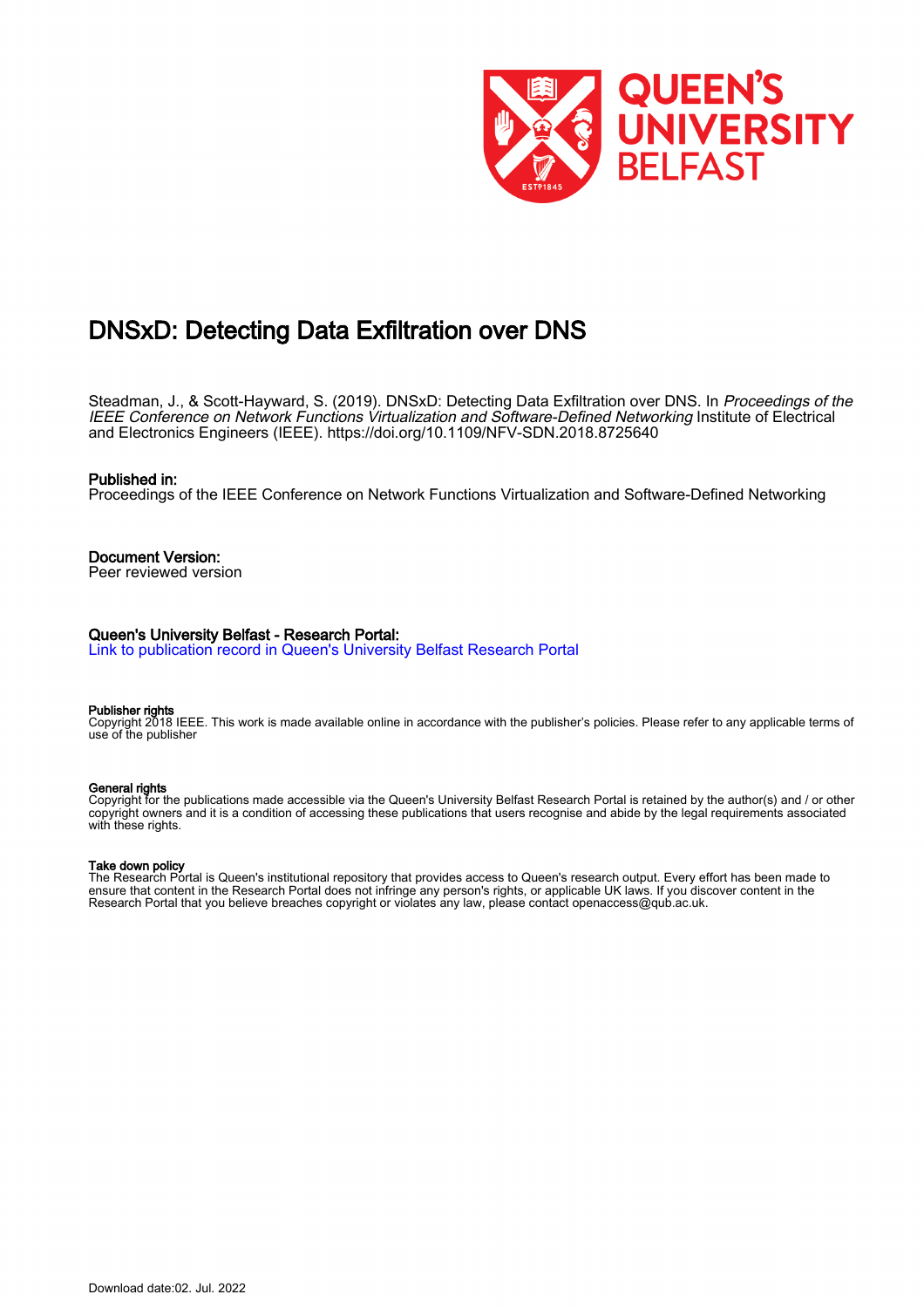# DNSxD: Detecting Data Exfiltration Over DNS

Jacob Steadman and Sandra Scott-Hayward

Centre for Secure Information Technologies (CSIT), Queen's University Belfast, Belfast, BT3 9DT, N. Ireland

Email: jsteadman01@qub.ac.uk, s.scott-hayward@qub.ac.uk

*Abstract*—According to a 2017 SANS report, 1 in 20 organisations fall victim to data exfiltration. Data exfiltration, often the final stage of a cyber attack has damaging consequences for the victim organisation. The use of the Domain Name System (DNS) protocol for data exfiltration was first discussed in 1998. Twenty years on, this covert transmission method has become more sophisticated as malicious actors adapt to evade detection techniques. The popularity of DNS for data exfiltration is due to the essential nature of the protocol for network communication. This paper addresses the issue of DNS-based data exfiltration proposing a detection and mitigation method leveraging the Software-Defined Network (SDN) architecture. Popular DNS data exfiltration attacks and current exfiltration detection mechanisms are analysed to generate a feature-set for DNS data exfiltration detection. The DNSxD application is presented and its performance evaluated in comparison with the current exfiltration detection mechanisms.

#### I. INTRODUCTION

In the 2017 SANS data protection survey [1], it is reported that 12% of organisations surveyed recorded a security breach, and 43% of those breaches involved data exfiltration. This is 1 in 20 organisations that fall victim to data exfiltration attacks. The introduction of tighter government regulations, such as the General Data Protection Regulation (GDPR) in the EU, has put renewed pressure on organisations to protect their data. The challenge that organisations face is the ability to detect and respond to data breaches within an appropriate time [2]. Threats from both external actors and insiders are becoming more sophisticated and organisations must respond with increased security measures.

One method of covert data exfiltration exploits a fundamental service of the internet; that of the Domain Name System (DNS) protocol. The purpose of the protocol is to convert human-readable domain names into IP addresses in order to initiate communication between two endpoints. To do this, a request to resolve a domain name is transmitted to a DNS resolver. This request is processed by one, or multiple, recursive DNS servers to identify the domain name-IP address mapping. As these transactions are considered normal communication within and between networks, they will not be filtered by a firewall or detected by IDPS (Intrusion Detection/Prevention System), or other security controls. The attacker can, therefore, exploit this and insert into the domain name the segments of data to be exfiltrated. The essential nature of the DNS protocol means that it is often difficult to block such attacks without negatively impacting legitimate network functionality. Therefore, many security controls are not configured to detect this covert channel. The DNS channel also enables initiation of Command & Control (C&C) channels

for a malicious actor to communicate with malware on a victim's machine that is awaiting instruction.

According to a 2016 Cisco security report [3], 91% of malware used DNS in attacks and 68% of organisations failed to monitor DNS traffic as a method of attack. According to [4], the first discussion of the DNS protocol being used as an exfiltration method occurred in 1998. Since then, the attack has grown in notoriety, mainly due to its role in malware attacks. However, mitigation has not kept pace with the growth in the attack vector with the majority of networks still vulnerable to even fundamental attacks. This is both due to the service provided by DNS and due to the fact that most current detection methods could be circumvented by more sophisticated exfiltration tools. Furthermore, most current detection techniques could be evaded if the attacker had knowledge of the identifiers used in the detection process.

In order to remove the attacker advantage, we propose a solution built on the emerging software-defined network (SDN) technology. The potential to improve network security using SDN capabilities of programmability and logically centralized control has been identified [5]. With the DNSxD solution, the SDN architecture is exploited to enable detailed collection and analysis of DNS data exfiltration attack identifiers.

The paper is structured as follows: Section II describes current work related to DNS data exfiltration detection. Section III presents the DNS data exfiltration attack, popular opensource tools, and current detection methods. An analysis of potential identifying features is presented in section IV. In Section V, the DNSxD SDN-based DNS data exfiltration detection and mitigation solution is introduced. An evaluation and discussion of the performance of the proposed DNSxD solution is provided in Section VI. Finally, Section VII concludes the paper.

#### II. RELATED WORK

In [11], Bromberger discusses DNS data exfiltration and potential characteristics that can be used to identify an attack. Their work has been extended by several subsequent papers. The features used are presented in Table I and discussed in Section IV.

Farnham and Atlasis [4] further develop the concepts introduced by Bromberger. They reviewed several exfiltration tools that were common at the time (2013) and developed a solution to detect exfiltration by these tools. They proposed two methods of detection; packet inspection and traffic analysis.

Jaworski [6], also built on Farnham's approach [4], proposing a method of using the Splunk data analysis engine to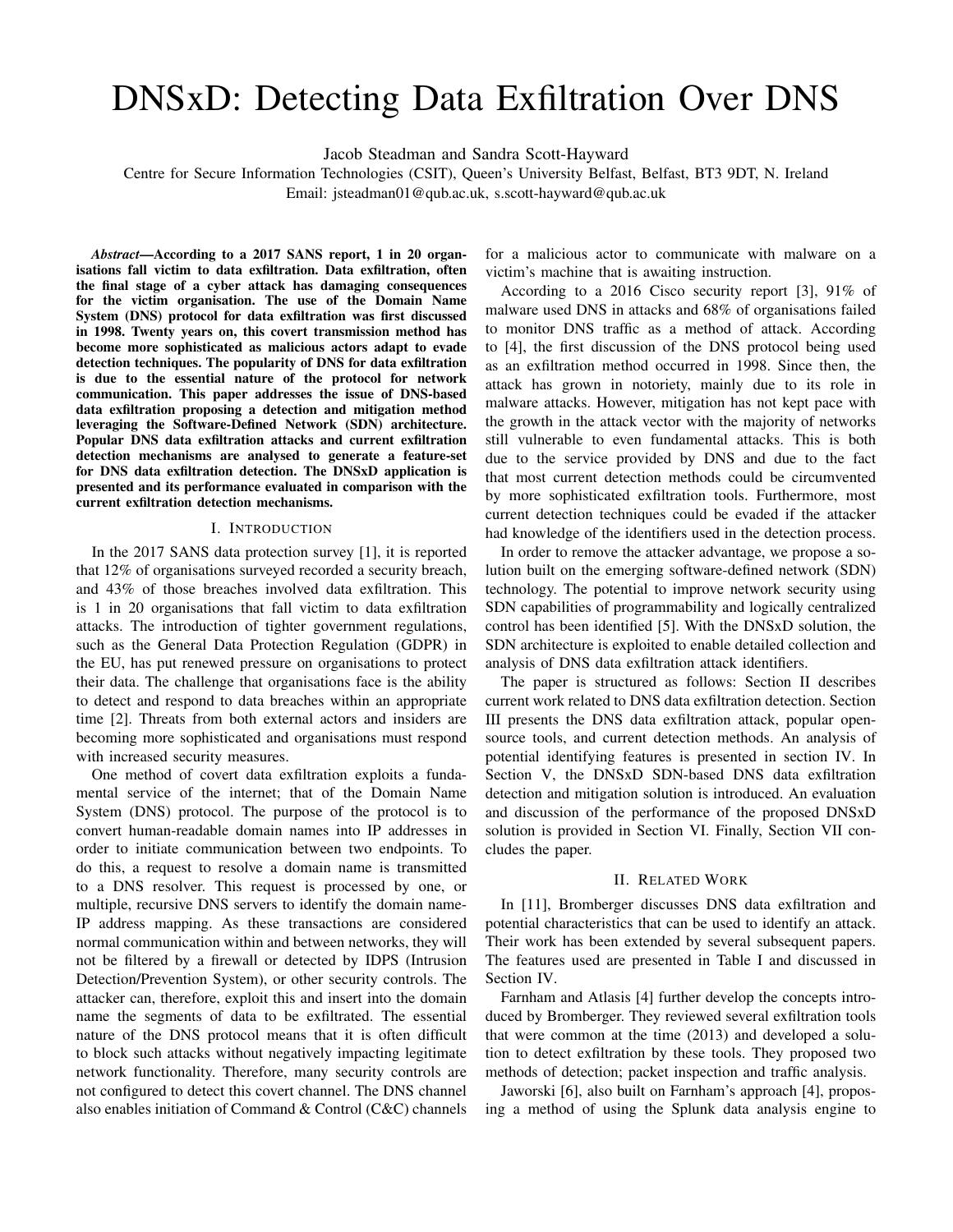|                          | Farnham [4] | Jaworski [6]   | Liu $[7]$               | Arashloo [8]            | Infoblox [9] | Snort $[10]$ | <b>DNSxD</b> |
|--------------------------|-------------|----------------|-------------------------|-------------------------|--------------|--------------|--------------|
| PI- Statistical analysis |             | X              | X                       |                         | X            |              | X            |
| PI- Query length         |             |                | $\overline{X}$          |                         | X            | X            | X            |
| PI-Record types          |             |                |                         |                         |              |              | X            |
| PI- Tool signatures      | X           |                |                         |                         |              |              |              |
| TA- Frequency per domain |             |                |                         |                         | X            |              | X            |
| TA- Orphan DNS requests  |             |                | X                       |                         |              |              |              |
| TA-Keep-alive            |             |                |                         | $\overline{\mathbf{x}}$ |              |              |              |
| TA-Time interval         |             |                | $\overline{\mathbf{x}}$ |                         |              |              |              |
| TA- Volume of requests   |             | X              |                         |                         |              | X            | X            |
| TA- Domains per IP       |             |                |                         | X                       |              |              |              |
| TA-IP per domain         |             |                |                         | X                       |              |              |              |
| TA- Hosts per domain     | X           |                |                         |                         |              |              |              |
| TA- Unauthorised servers |             | X              |                         |                         |              |              |              |
| TA- Blacklist servers    |             | $\overline{X}$ |                         |                         |              | X            |              |

TABLE I: Features used in DNS data exfiltration Detection (PI: Packet Inspection, TA: Traffic Analysis)

analyse larger sets of potential attack identifiers to create a more robust solution. Several methods of payload and traffic analysis are employed. However, no performance evaluation is provided. More recently, Liu et al. [7] focus on the use of machine learning (ML) methods. They extract a feature set from analysis of DNS tunnels. Their ML algorithms are trained to identify attacks based on this feature set with a reported 99% success rate. However, the development of the feature set at the core of the solution is based only on high throughput tunnelling tools which may not prove effective against attacks with a lower exfiltration rate, as discussed in section III.

Arashloo et al. [8] take a slightly different approach based on the concept of a stateful data plane in SDN. They explore the ability for some detection functionality to be passed back to the switches to limit the volume of traffic forwarded to the SDN controller. The authors provide several security policy examples, including detecting malicious domains through traffic analysis. However, no performance evaluation is provided.

Kara et al. [12] discuss the use of DNS as a means of malicious payload distribution. Their solution relies on malicious DNS communication channels using uncommon DNS record types. They demonstrate a clear correlation in the distribution of record types between legitimate and malicious DNS traffic, which can be used to profile the attack. Nadler et al [13] split DNS data exfiltration attacks into two categories; highthroughput tunnelling, and low-throughput exfiltration attacks. Their solution logs specific DNS features for correlation on an hourly basis to determine if an attack has/is taking place. O'Connor et al. [14] propose PivotWall, a network security control that extends from the individual hosts into the network devices. The solution requires files to be labelled as containing sensitive data. Interaction with these files triggers a packet labelling mechanism to allow the network devices to determine if a packet contains sensitive information. Finally, Sheridan and Keane [15] discuss several methods of increasing the stealth by which DNS data exfiltration attacks operate. In order to achieve this, they propose a number of traffic blending techniques to better disguise the malicious DNS traffic with normal DNS traffic behaviour.



Fig. 1: Steps in the DNS data exfiltration Attack

#### III. DNS DATA EXFILTRATION TECHNIQUES

There are a number of stages in a DNS data exfiltration attack and a number of elements required by the attacker. The steps in the attack are illustrated in Figure 1:

- 1: The attacker must have control of an authoritative DNS server, which will be the end point for the DNS requests transmitted from the victim.
- 2: Exfiltration tools consist of two component applications; the client on the victim machine, and the server controlled by the attacker. The victim machine must be infected with the client tool. For example, within a malware payload.
- 3a: With control of the victim's machine, the exfiltration tool is used to encapsulate selected data from the victim into DNS requests.
- 3b/c: The request is forwarded through DNS servers until it reaches the attacker. This reflects standard DNS operation i.e. if a server is unable to resolve the DNS request, it forwards it to a higher-level DNS server. Note: this process can involve many more DNS servers than shown in Figure 1.
- 4: Once the request reaches the authoritative DNS server, the server side of the exfiltration tool strips the data from the request and reconstructs it into the original format.

The attack can be separated into 3 subcategories. A range of DNS data exfiltration tools which represent each subcategory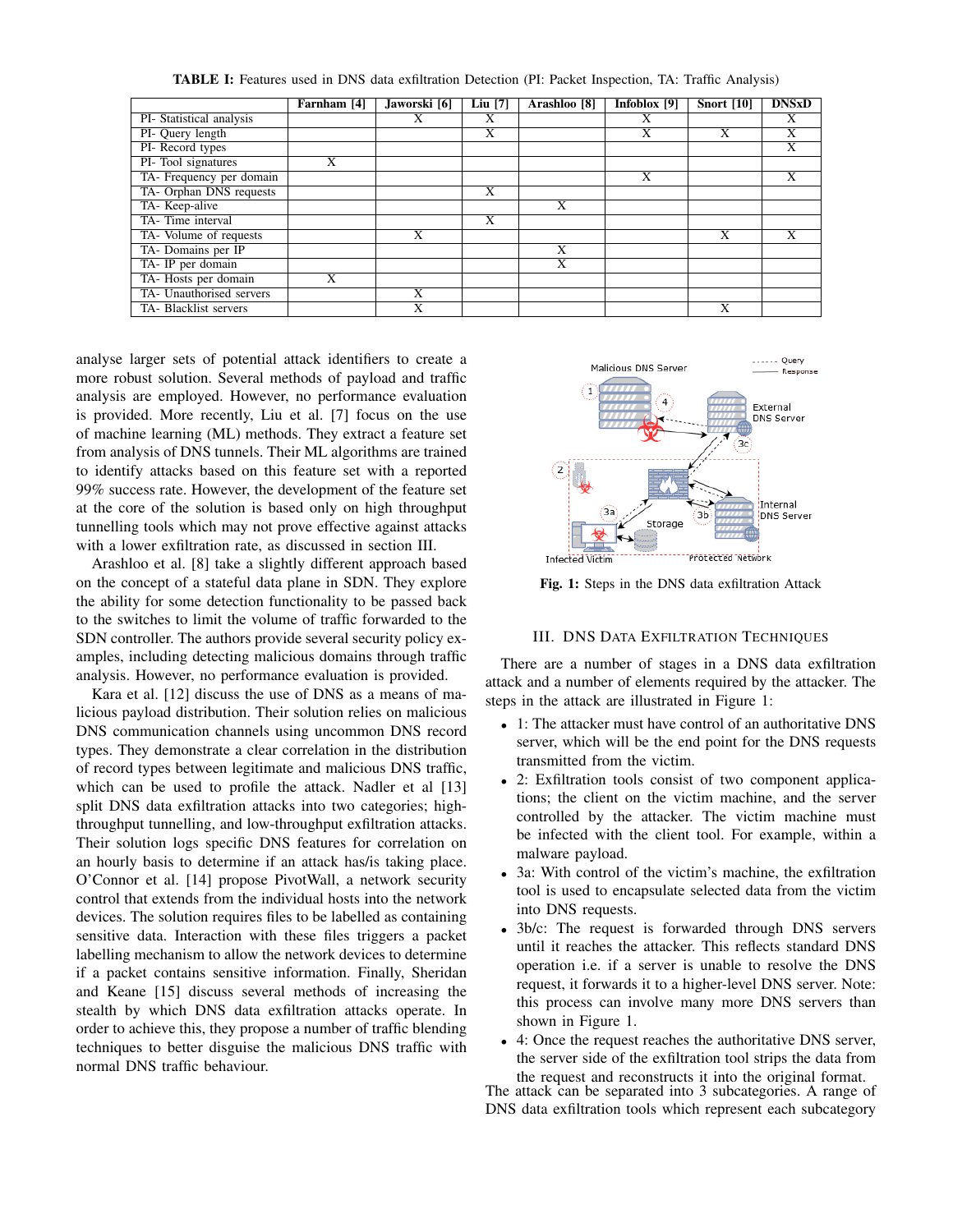have been selected for analysis. These are presented in Table *A. Current Detection Methods* II.

TABLE II: Features of DNS data exfiltration Tools

|                      | Iodine $[16]$ | <b>DnsCat2</b> [17]         | <b>DET</b> [18] | <b>DNSExfiltrator</b> [19] |
|----------------------|---------------|-----------------------------|-----------------|----------------------------|
| Default DNS types    | Specifiable   | Specifiable                 | А               | <b>TXT</b>                 |
| Encoded data         | Base32/64/128 | N/A                         | N/A             | Base <sub>64</sub>         |
| Encrypted data       | N/A           | Custom                      | N/A             | RC4                        |
| Client polling       | Yes           | Yes                         | N/A             | N/A                        |
| Query length (bytes) | 255           | 50 polling,<br>227 download | 67              | Specifiable                |
| Frequency (ppm)      | 657           | 102                         | 160             | Specifiable                |
| Max Entropy          | 4.3           | 4.1                         | 3.8             | 5.8                        |

Exfiltration: Pure data exfiltration is the most basic form of the attack. Each DNS packet encapsulates data which is reconstructed at the authoritative DNS server owned by the malicious actor. The communication channel is uni-directional and does not require any specially crafted replies. The simplicity of the attack provides increased potential for variation. Specifically, this gives the attacker greater means of evading detection by limiting the amount of data transmitted in each packet, throttling the frequency of transmission, and using common query types (i.e. A, AAAA). DNSExfiltrator [19] has been selected for analysis as it is a pure exfiltration tool with the ability to apply further obfuscation to the attack. In addition to this, the Data Exfiltration Toolkit (DET) has been selected, which has the ability to spread the exfiltration across several protocols, and services.This feature is out of scope for this paper but will be considered in future work. Tunnelling: Unlike pure exfiltration, tunnelling allows a malicious actor to encapsulate another protocol within the DNS traffic (e.g. HTTP, FTP). This reduces the variability that can be introduced into the transmission process as the rate and volume of data in each packet is tightly coupled to the protocol being tunnelled. The high frequency and volume of traffic generated produces an easily identifiable traffic pattern. In addition to this, the most frequently occurring query types in benign DNS traffic are A and AAAA queries which translate domain names into IPv4 and IPv6 addresses. However, these do not provide a space to transmit the response from the tunnelled protocol. To navigate this problem, uncommon query types are used, which contain a space for reply data (e.g. Null). This provides another feature for identifying this category of attack. Iodine [16], has been selected to represent this subcategory. Command & Control: C&C channels provide an attacker with the means to communicate with their malware after it has infected a victim. It is common for DNS traffic to be used as a covert method of creating this communication channel [3]. The issue is that DNS traffic is generated from client to server, making it impossible for the malicious actor to initiate communication when they need to send their malware a command. To achieve this, the client continuously sends polling packets to the server at a predetermined interval allowing the attacker to respond with a command when needed. This polling provides an easily identifiable traffic pattern. DnsCat2 [17] provides this functionality.

As described in Section II, several solutions have previously been proposed to tackle the threat of data exfiltration over DNS. Table I presents each of the features discussed in previous work. From the distribution, it is clear that a single set of features has not prevailed over the others. Furthermore, previous work such as [4] [7] focussed solely on the detection of DNS tunnels, which, as discussed in section III does not represent the most challenging version of the attack. In Section IV we present an analysis of these features highlighting the most relevant detection features for modern variants of the attack.

There are several other limitations that affect some of the most recent solutions discussed so far. In [13] Nadler et al. focus solely on the detection of low-throughput attacks by implementing a one-hour monitor window. To avoid this issue, DNSxD implements a much smaller time frame and relies on other Deep Packet Inspection (DPI) identifiers to detect low throughput attacks. In [14] O'Connor et al. suggest a solution which relies on pre-labelled files. The issue with this approach is that it may prove ineffective against insider threats, or if an attacker can copy the data from a labelled file to a new location prior to exfiltration.

#### IV. FEATURE ANALYSIS

From the list presented in Table I, several features have been identified as being no longer relevant to the attack, or out of scope for this application.

Tool signatures: too heavily reliant on the identification of a single existing exfiltration tool, making it easy for an attacker to avoid. Orphan DNS requests: require further analysis of other protocols in order to connect FQDNs with their uses, e.g. HTTP requests, which is deemed out of scope for this work. Domains per IP: most exfiltration tools analysed do not return domain-IP mappings. Therefore, the only IP known to DNSxD is that of the closest recursive DNS server. Hosts per domain: by encapsulating data in the domain name each request generates a new "host" section of the query. Therefore, this feature returns the same results as monitoring frequency. Un-authorised servers: a correct attack set-up should bypass this by using authorised servers. Blacklist domains: only applicable if malicious domains are known, and even then it is trivial for an attacker to change the domain on a regular basis to avoid detection.

DNSxD then outputs the distribution of values for each remaining feature to distinguish how malicious and benign

TABLE III: Selected Features & Threshold Values

|                      | <b>Threshold</b> | <b>Suspicious</b>         |  |
|----------------------|------------------|---------------------------|--|
| Record type          | Null             | Not A or AAAA             |  |
| Query length         | 55 <sub>B</sub>  | $40-50B$                  |  |
| Name entropy         | 4                | $3 - 4$                   |  |
| Volume               | 1500B            | 300-1500B                 |  |
| Frequency per domain | 100pkts          | $20-100$ <sub>p</sub> kts |  |
| Keep-alive           | N/A              | N/A                       |  |
| Time interval        | N/A              | N/A                       |  |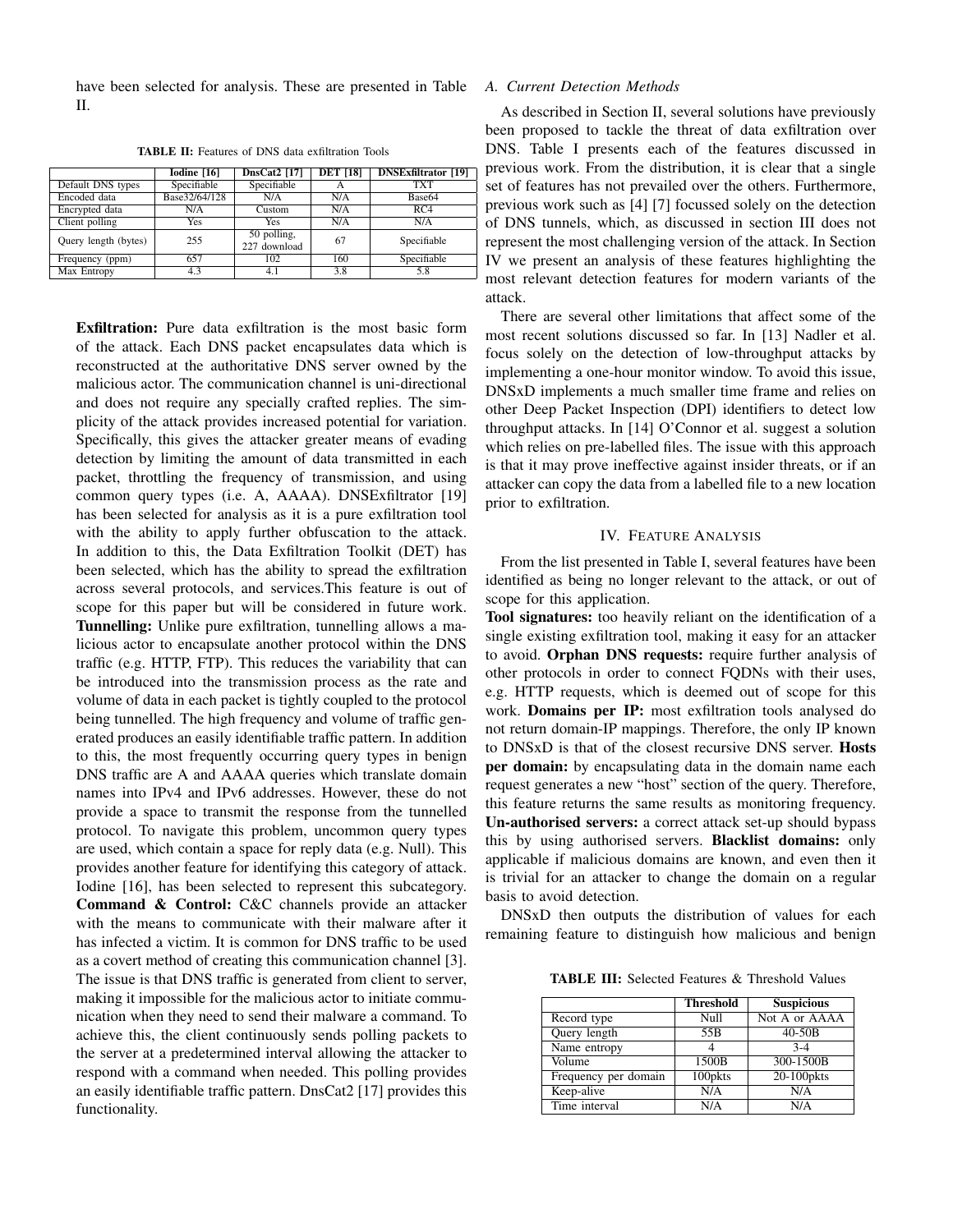

Fig. 2: Statistical Analysis of Features

traffic patterns differ. An example of this feature analysis is depicted in Figure 2, which compares the output of known attacks against benign traffic during the same period<sup>1</sup>. Several of the features allowed for the creation of a threshold value, as highlighted by the horizontal line in Figure 2a. In addition to this, there are also several "suspicious" zones which legitimate traffic only occasionally enters (encircled in Figure 2a). Table III shows the final values selected for each remaining feature. A combination of several suspicious feature values can correctly identify attacks without generating false positives. This also reduces the ability for an attacker to obfuscate their attack by reducing the query size, volume, or frequency to match benign traffic. Excessive obfuscation of any feature to effectively blend with legitimate traffic will have an impact on the other features, increasing detectability via that feature. For example, reducing the size of each packet will require a greater number and/or frequency of packets.

#### V. DNSXD SYSTEM ARCHITECTURE

Based on the related work discussed in section II, there is still a need for a real-time detection mechanism for lowthroughput pure data exfiltration attacks. Using the features analysed in section IV we propose DNSxD as a detection method that remains robust against more sophisticated DNS data exfiltration attacks. The solution takes advantage of the SDN architecture and has been developed as an OpenDaylight (ODL) [20] application to detect and mitigate DNS data exfiltration attacks. ODL is one of the most popular opensource controllers and has been adapted for use in production SDN deployments. On installation of the DNSxD application, a flow rule is sent to the relevant network devices (topology dependent) to direct all outbound DNS traffic to the controller. The outbound traffic, i.e. queries, provide a sufficient feature set to identify an attack, thus eliminating the requirement to mirror DNS replies as well. To ensure that the monitoring does not negatively impact legitimate traffic, two flow tables are employed. The first table contains two flow rules to redirect DNS request traffic to the controller, and direct all other traffic to the second flow table, for standard processing.

The DNSxD application processes packet-ins<sup>2</sup> from the network devices and applies a series of features based on the analyis presented in Section IV to maximize the detection capability, as follows:

- PI: Uncommon record type, query length, and query entropy
- TA: Volume and frequency of DNS requests

With the TA approach, a sliding monitor window is implemented to track the identifiers over a set period. There is an accuracy trade-off in the window length setting. Setting a shorter window can increase the detection rate and decrease mitigation time, and may reduce false positives (FPs) and false negatives (FNs) (i.e. triggering on benign traffic, or not triggering for malicious traffic). Although, for a slower exfiltration rate, the shorter monitor window is redundant. Conversely, a longer monitor window makes it more difficult for traffic blending to be an effective method of evading detection. However, the increase in FPs, due to the inability to distinguish accurate thresholds for DNS traffic, suggests that other identifiers may be required. For this reason, a short monitor window has been employed along with additional identifiers, such as entropy<sup>3</sup>, to identify low throughput attacks.

Following DNSxD malicious flow detection, the data exfiltration is mitigated by the installation of a flow rule (on the relevant network node) to drop the malicious traffic. This is an immediate mitigation halting the data exfiltration, thus protecting the data and defeating the attack. From the perspective of malware and ransomware, this can prevent damage to the victim's files, and stop the malware from communicating with a C&C server, which also prevents malware propagating. Due to the recursive nature of the DNS protocol, it is not possible to install a flow rule that blocks the specific malicious server, as the network only communicates with either the internal DNS server, or the first DNS server in the chain that leads to the malicious server. This means that in mitigating the attack all DNS traffic from the infected host will be blocked until a security analyst can access the device and deal with the attack. A solution to this issue is discussed in Section VI.

In addition to performing intrusion detection and prevention, the application also performs continuous real time analysis and reporting on each feature, per host and per domain. These results, as shown in Figure 2, allow an analyst to adjust the

<sup>&</sup>lt;sup>1</sup>The graphs present a subset  $(<2500$ pkts) of the full benign dataset used. The full set is discussed in section VI.

 $2$ UDP and DNS packet decoders were developed for ODL for the purpose of this application.

<sup>&</sup>lt;sup>3</sup>The deep packet inspection necessary to extract the entropy of the domain name has a direct impact on the data privacy of network users. Detailed analysis of the data privacy impact is out of scope of this work. However, at a minimum, users should be made aware that domain names are being monitored, and the application data must be processed and stored securely.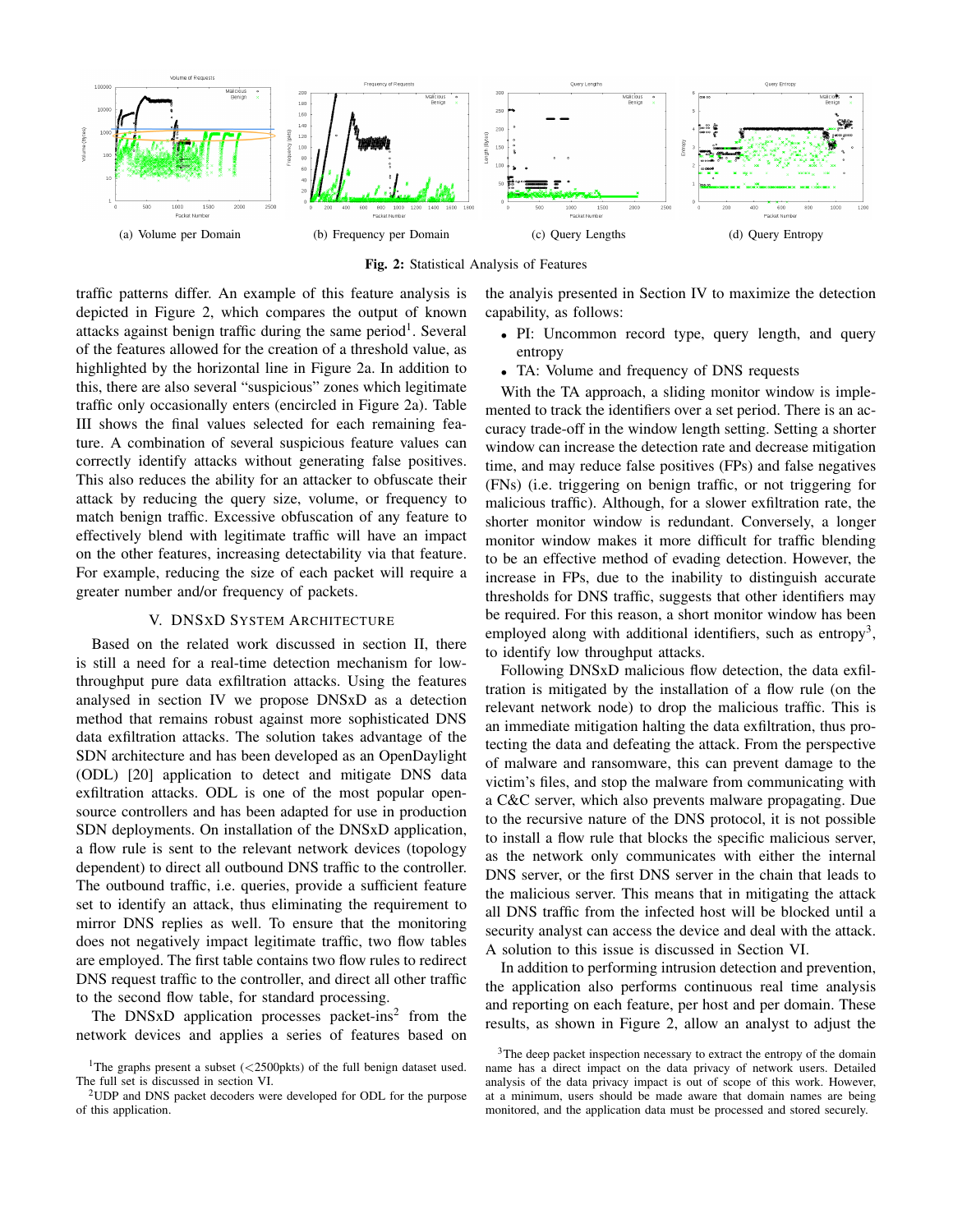values provided in Table III in order to account for the highly variable nature of DNS traffic in different networks.

#### VI. EVALUATION

To evaluate the performance of the application, a test environment was created using the Mininet network virtualisation framework, as shown in Figure 3. The network consists of 5 switches, a total of 40 hosts, and an internal DNS server which acts as the first recursive DNS server for outbound DNS traffic. Each switch (Open vSwitch 2.5.2) is running OpenFlow1.3 supporting multiple flow tables. This provides a network suitable for running benign traffic and monitoring for DNS data exfiltration attacks. The network is controlled by an ODL Carbon controller [20] running the DNSxD application.



Fig. 3: Evaluation Topology

Each of the DNS data exfiltration tools was run locally to transmit a 50Kb file <sup>4</sup>. This generated a sample malicious DNS traffic set of 2040 packets. The benign DNS traffic set (7,074 packets) is composed of locally captured traffic, along with public datasets [21]. Legitimate DNS traffic is highly variable according to the network and each host's requirements. In order to validate the sample data set, the statistics from the sample set (e.g. Figure 2) were compared with statistics from a much larger private dataset collected by DNS OARC [22].The similarity confirmed that the benign sample provides an accurate representation of DNS traffic.

Detection: When tested against 4 open-source DNS data exfiltration tools; Iodine [16], DnsCat2 [17], DET [18], and DNSExfiltrator [19], the application was able to detect each attack without triggering FPs for benign DNS traffic. The effectiveness of each detection feature was measured individually along with the final DNSxD solution. The results are presented in Figure 5 with a comparison against Snort (v2.8.11.1), a RegEx based detection mechanism which intercepts traffic flows and manages them based on a predefined rule set. Figure 4 shows an example of the rules used to detect malicious DNS traffic. Each test was run 5 times and averaged. The attack detection rate varies based on any given identifier and the standard error increases with the throughput of the attack. This can be seen in the greater error margins for Iodine & DNSExfiltrator, the two highest throughput attacks. TA approaches, such as volume & frequency, depend heavily on well-defined thresholds (further described below). Naturally, the greater the traffic volume necessary to identify a potential attack, the longer it will take to be identified. In contrast, PI approaches, such as entropy & record type, can often detect the attack from the first malicious packet they analyse. A result of 50Kb means that the attack was successful and the full file was exfiltrated.

Mitigation Delay: In Figure 5, the number of bytes exfiltrated from the malicious file are displayed. This highlights the average delay between detecting and mitigating an attack. Depending on the data being exfiltrated this could be of little consequence. For example, if the attacker is trying to exfiltrate large quantities of corporate data. Furthermore, the polling from C&C and the initiation of protocols during tunnelling is often enough to trigger detection, meaning that no sensitive data can be exfiltrated. However, if the attacker is exfiltrating small but highly sensitive data, e.g. credit card details, through sophisticated pure exfiltration methods this could provide them with a large enough window to exfiltrate some meaningful data. An additional small delay is incurred during the process of installing the block flow rule on the relevant switches. The delay could be reduced for the volume and frequency identifiers with the penalty of an increase in FPs as benign traffic begins to fall within the threshold for a malicious attack.

Network Performance: The application has no impact on the intended traffic flow, as the traffic is mirrored (rather than redirected) to the controller allowing the traffic to flow as normal. This is one potential advantage over current IDS/IPS solutions, such as Snort, which act in-line with the traffic and potentially become a bottleneck for traffic flow to/from the network. However, the additional controller load may produce delays in the installation of flow rules, if the network was operating near peak capacity.

Thresholds: Detecting the attack based on TA, e.g. volume/frequency requires the definition of threshold values that sit beyond the limit of legitimate DNS traffic in the network. In the evaluation, the following thresholds produced the optimal results; query length  $> 55$  Bytes, volume  $> 1500$ Bytes, frequency  $> 100$  packets, Entropy score  $> 4$ . Each threshold was applied over a 10 second window, specific to a domain. The closer the threshold is to legitimate traffic, the more reactive the application, limiting the amount of data that is exfiltrated prior to detection. However, this also raises concerns over generating FPs. DNS is a highly variable service, so to achieve zero FPs, only the highest throughput exfiltration attacks can be detected. Other PI identifiers must be relied on in order to detect low throughput attacks.

Accumulative Threat To increase the strength of the threshold detection mechanism, and reduce the mitigation time, combinations of suspicious levels were employed. The following ranges aided the detection without generating FPs; DNS query length  $>= 40$  Bytes, volume  $> 1000$  Bytes, frequency  $>= 30$  packets, entropy  $>= 3.5$ .

<sup>4</sup>The features of these tools are shown in Table II.